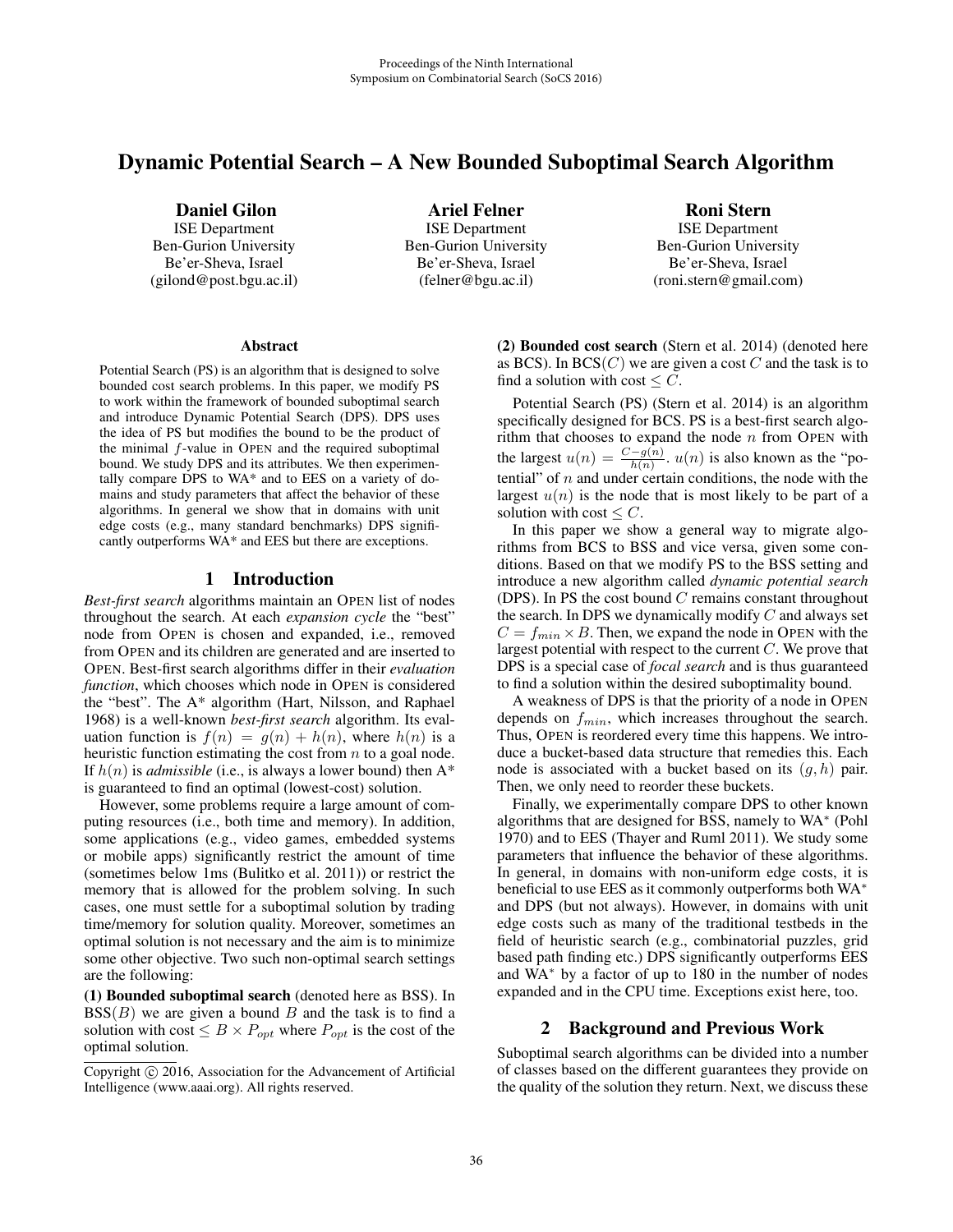classes and related existing algorithms.

# 2.1 Any Solution

Perhaps the simplest class of suboptimal algorithms has no constraint on the solution quality: any solution is acceptable. Greedy-best-first search (GBFS, AKA *pure heuristic search)* is perhaps the most famous algorithm for this purpose. At each expansion cycle, the node with the minimal h in OPEN is expanded. A more recent example is *Speedy search* (Wilt and Ruml 2014), which is similar to GBFS but uses  $d$  instead of  $h$ , where  $d$  is the estimated number of edges (without considering the weights of the edges) to the closest goal. The rationale behind Speedy search is that there is no constraint on the cost of the returned solution, so it can focus on finding a solution with minimal search effort regardless of its cost. Thus, Speedy search only considers the number of edges until the goal is found and ignores their weights. Of course, in unit-cost domains (where all edges weigh 1)  $d$  and h are identical, and thus Speedy and GBFS are equivalent.

Sometimes finding any solution is not enough as there are restrictions on the quality of the solution that is acceptable. We next describe two important classes that are the main focus of this paper.

# 2.2 Bounded Suboptimal Search

In *bounded suboptimal search* (denoted by BSS) we have a constraint on the relation between the cost of the returned solution and the optimal solution cost  $(P_{opt})$ . Formally: let  $B \ge 1$  be a given constant bound. In BSS(B) the task is to find a solution with cost  $\leq B \times P_{opt}$ . We say that a solution is *B-admissible* if it satisfies this requirement<sup>1</sup> and an algorithm is called a *BSS algorithm* if it is guaranteed to return a B-admissible solution.

2.2.1 Focal Search A large number of BSS algorithms have been proposed over the years (see a nice survey by Thayer and Ruml, 2011). Virtually all of these algorithms can be viewed as implementations of a general search framework that is sometimes called Focal Search (Pearl and Kim 1982; Ebendt and Drechsler 2009; Valenzano et al. 2013).2

*Focal Search* is a special case of best-first search that maintains two sets of nodes. Similar to any best-first search, it maintains OPEN which includes all nodes that were generated but not expanded. In addition, Focal Search maintains a list of nodes FOCAL  $\subseteq$  OPEN.

**Definition 1 (Focal)** Let  $f_{min}$  be the minimal f-value in OPEN. FOCAL =  ${n \in \text{Open}|f(n) \leq B \times f_{min}}$ 

As a special case of best-first search, a Focal Search algorithm chooses in every step a single node from OPEN and expands it, but it is constrained to only choose to expand a

| Algorithm 1: Focal Search: main procedure |  |  |  |
|-------------------------------------------|--|--|--|
|-------------------------------------------|--|--|--|

| 1                       | focal-search(start state $S$ )                                |
|-------------------------|---------------------------------------------------------------|
| $\mathbf{2}$            | OPEN $\leftarrow \{S\};$                                      |
| 3                       | FOCAL $\leftarrow \{S\};$                                     |
| $\overline{\mathbf{4}}$ | while FOCAL $\neq \emptyset$ do                               |
| 5                       | $best \leftarrow$ ChooseNode(FOCAL)                           |
| 6                       | Remove <i>best</i> from FOCAL and OPEN                        |
| 7                       | <b>if</b> best is a goal <b>then return</b> best;             |
| 8                       | <b>if</b> $f_{min}$ increased <b>then</b> $Fix$ Focal();      |
| 9                       | <b>for</b> $n \in$ <i>neighbors</i> ( <i>best</i> ) <b>do</b> |
| 10                      | Add $n$ to OPEN                                               |
| 11                      | if $f(n) \leq B \times f_{min}$ then add <i>n</i> to FOCAL;   |
| 12                      | end                                                           |
| 13                      | end                                                           |
| 14                      |                                                               |

node that is also in FOCAL. As the search progresses,  $f_{min}$ may increase. When this occurs, the range  $B \times f_{min}$  also grows and more nodes from OPEN are added to FOCAL. This allows a broader range of nodes to be considered for expansion in subsequent expansion cycles. Once a goal node is chosen for expansion, the search halts. When  $h$  is consistent and duplicate detection is performed any Focal Search is a BSS algorithm. This is because  $f_{min}$  is a lower bound on  $P_{opt}$  and when a goal node t is expanded it must be in FOCAL, and thus  $f(t) = g(t) \le B \times f_{min} \le B \times P_{opt}$ . Algorithm 1 presents the main structure of Focal Search. Different Focal Search algorithms differ in which node from FOCAL they choose to expand (line 5).

Perhaps the simplest form of Focal Search is to choose the node in FOCAL with the smallest  $h$ -value. This algorithm is usually referred to as  $A_{\epsilon}^*$  (Ebendt and Drechsler 2009) although the original  $A_{\epsilon}^*$  (Pearl and Kim 1982) is actually more general, allowing other rules to choose from FOCAL.

In its basic form, Focal Search must keep FOCAL as a separate list. In this case, any time  $f_{min}$  increases, the relevant nodes from OPEN are identified and are added to FOCAL. This is done by  $Fix$  Focal (line 8 in Algorithm 1) which incurs some computation overhead. However, in some cases it is possible to implement Focal Search without maintaining a separate list of nodes for FOCAL. In these cases the decision rule for which node to expand from OPEN guarantees that the node  $n$  chosen for expansion is in FOCAL, i.e., that  $f(n) \leq B \times f_{min}$ . A prominent example of a BSS algorithm that does not explicitly maintain FOCAL is Weighted A<sup>∗</sup> (Pohl 1970; 1973) discussed next.

**2.2.2 Weighted A\* (WA\*)** is perhaps the most famous and simple BSS algorithm. WA<sup>∗</sup> is a best-first search algorithm that prioritizes nodes in OPEN according to  $f_W(n) = g(n) +$  $W \cdot h(n)$ , where  $g(n)$  is the cost of the lowest known path from the start state to  $n, h(n)$  is an admissible heuristic of reaching the goal from n and  $W \ge 1$ . When  $W = 1$ , WA<sup>\*</sup> is identical to A\*. When  $W \to \infty$ , WA\* converges to GBFS. It was proven that the solution returned by WA\* when setting  $W = B$  is B-admissible (Pohl 1973).

WA<sup>\*</sup> is a special case of Focal Search as was noted by (Ebendt and Drechsler 2009). Let best be the node cho-

<sup>&</sup>lt;sup>1</sup>Sometimes *B* is written as  $B = 1 + \epsilon$  (Ebendt and Drechsler 2009; Pearl and Kim 1982) and the related term is  $\epsilon$ -admissible. Similarly, some authors use the term  $W$  instead of  $B$ . We choose to use  $B$  to differentiate between the desired bound  $B$  and the weight W used by the search algorithms like WA\*.

<sup>&</sup>lt;sup>2</sup> Focal Search was first called  $A_{\epsilon}^*$  (Pearl and Kim 1982). However, nowadays  $A_\epsilon^*$  is associated with a special case of Focal Search in which nodes in FOCAL are chosen according to their  $h$  value.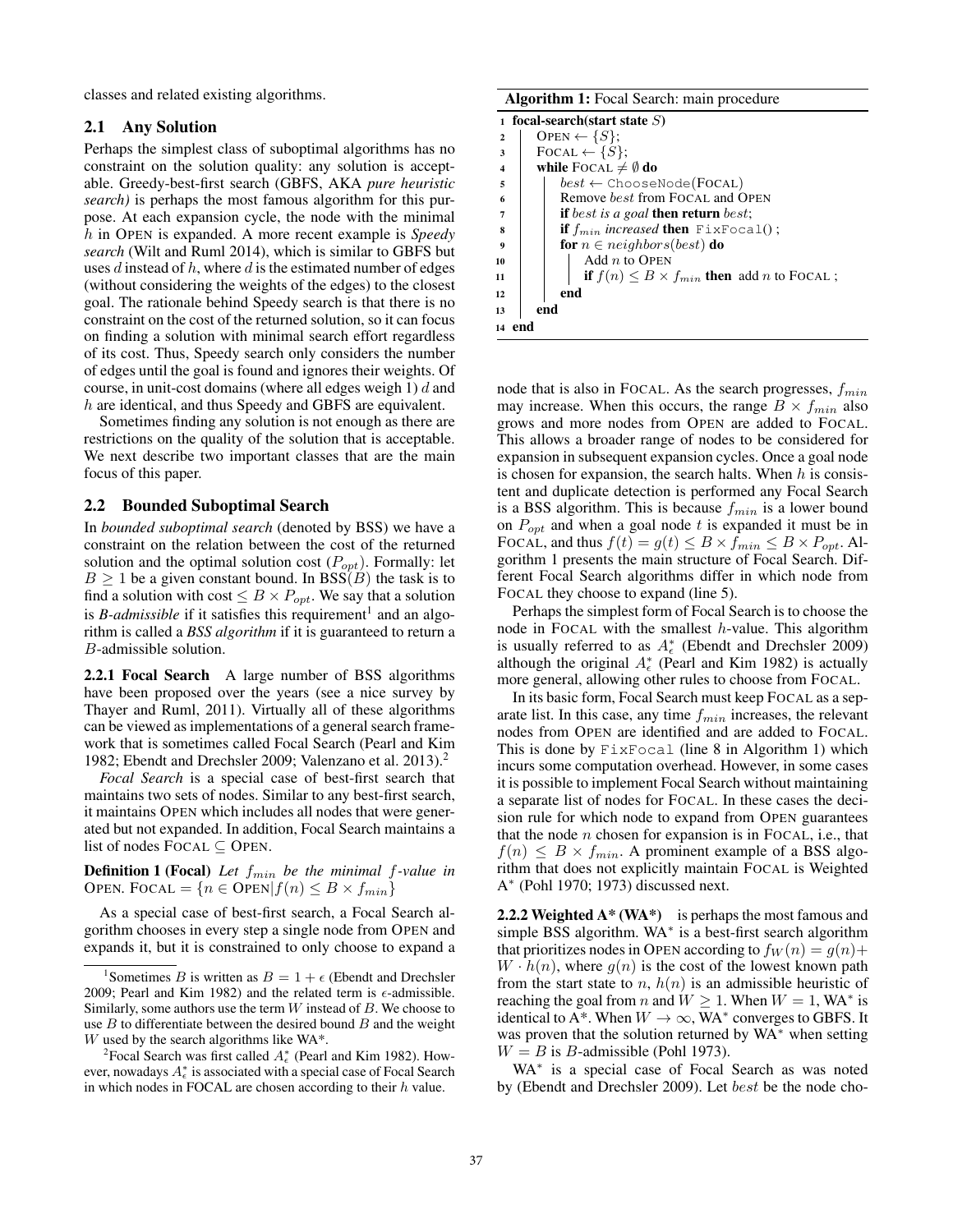sen for expansion (i.e.,  $f_W (best) is minimal) and let x be a$ node whose  $f(x) = f_{min}$ . It is easy to see that  $f(best) \le$  $f_W(best) = g(best) + W \cdot h(best) \leq g(x) + W \cdot h(x) \leq$  $W \cdot f(x) = W \cdot f_{min}$ . Therefore, using  $f_W$  does not require to actually maintain FOCAL in a separate list as all nodes expanded by WA<sup>∗</sup> must be in FOCAL.

2.2.3 Explicit Estimation Search *Explicit estimation search* (Thayer and Ruml 2011) is a recently introduced BSS algorithm. EES uses two heuristics:  $h$  (estimation of the cost to the goal) and  $d$  (estimation of the number of edges to the goal). However, since  $h$  and  $d$  must be admissible (underestimating) they might be inaccurate. Thus, EES uses two other inadmissible estimates  $\hat{h}$  and  $\hat{d}$  which are supposed to be more security than  $\hat{d}$  and  $\hat{h}$  since they are not restricted to be more accurate than  $d$  and  $h$  since they are not restricted to be admissible. While one may come up with any functions for h and d, Thayer and Ruml  $(2011)$  use h and d that are learned from known mistakes of h and d during the search. We use their method in the experiments below. EES has specific rules based on  $\hat{h}$  and  $\hat{d}$  as to which node from FOCAL<br>to arrand next based on the following definitions. to expand next based on the following definitions:

$$
best_f = \operatorname*{argmin}_{n \in OPEN} f(n) \quad (i.e., f(best_f) = f_{min}) \quad (1)
$$

$$
best_{\hat{f}} = \underset{n \in OPEN}{\text{argmin}} \hat{f}(n) \tag{2}
$$

$$
best_{\hat{d}} = \operatorname*{argmin}_{n \in OPEN \land \hat{f}(n) \le w \cdot \hat{f}(best_{\hat{f}})} \hat{d}(n) \tag{3}
$$

where  $\hat{f}(n) = g(n) + \hat{h}(n)$  and  $w = B$ .

At every expansion, EES chooses from among these three nodes using the following rule:

1. if  $\hat{f}(best_{\hat{d}}) \leq w \cdot f(best_f)$  then choose  $best_{\hat{d}}$ 2. else if  $f(best_{\hat{f}}) \leq w \cdot f(best_{f})$  then choose  $best_{\hat{f}}$ <br>3. else choose best s 3. else choose  $best_f$ 

We note that  $\hat{f}(n) \geq f(n)$  and thus the conditions in items 1 and 2 guarantee that at all times the node chosen from expansion n has  $f(n) \leq \hat{f}(n) \leq w \cdot f(best_f) =$  $B \times f_{min}$ . Thus EES is also a BSS algorithm that is based on Focal Search.

EES was shown to perform very well on many domains for the BSS setting (Thayer and Ruml 2011). However, EES has a few weaknesses. First, in order to identify the three nodes defined above  $(best_f, best_{\hat{f}}$  and  $best_{\hat{d}})$  EES sorts all generated nodes in three different OPEN lists, based on  $f$ ,  $\overrightarrow{d}$ and  $\hat{h}$ <sup>3</sup>. Therefore, the constant or logarithmic time per node<br>of mointaining these lists is three times more than a search of maintaining these lists is three times more than a search with only one OPEN list such as WA<sup>∗</sup>. Second, having strong  $\hbar$  and  $\bar{d}$  functions is challenging. Thayer and Ruml (2011) provide a number of methods to obtain these functions by learning them during the progress of the search. But these methods are not trivial. Third, due to the three OPEN lists and the non-trivial heuristic functions used, EES is rather complex to implement.

# 2.3 Bounded Cost Search

*Bounded cost search* (BCS) (Stern et al. 2014) is another setting for search problems. In BCS we have no knowledge of the cost of the optimal solution and are indifferent to it. Instead, in  $BCS(C)$  we are given a cost C and the task is to find a solution with cost  $\leq C$ . Stern et al. (2014) give a number of scenarios for BCS. For example, one might have a limited budget and would like to find a solution within the budget as fast as possible.

2.3.1 Potential Search (PS) (Stern, Puzis, and Felner 2011; Stern et al. 2014) is an algorithm specifically designed for BCS. PS is a best-first search algorithm which chooses to expand the node  $n$  from OPEN with the largest "potential",  $u(n)$ , which is defined as  $u(n) = \frac{C-g(n)}{h(n)}$ .<sup>4</sup> In addition, for an admissible  $h$ , the algorithm prunes any node  $n$  for which  $f(n) = q(n) + h(n) > C$ , as it will not lead to a solution within the bound.

Intuitively, given a node  $n, C - g(n)$  is an upper bound on any path in the search tree below node  $n$  that will still be within the bound  $C$ . Dividing this by the estimated cost to the goal,  $h(n)$ , gives its *potential*, i.e., how likely there is a goal node within the bound in the subtree rooted at  $n$ . Stern et al. (2014) showed that under certain conditions PS expands in every iteration the node that is most likely to be part of a solution that is within the bound. PS will find a desired solution if one exists. PS was shown to be very effective in finding BCS solutions.

2.3.2 Bounded Cost EES Thayer et al. (2012) developed two variants of EES for BCS called BEES and BEEPS. These algorithms have different ways of using the rules of EES to choose which node from OPEN to expand next while assuring that the solution returned is within the bound C. BEES and BEEPS were shown to perform better than PS, especially on non-unit edge cost domains.

# 3 Migration Between BSS and BCS

We say that a BCS algorithm is *reasonable* if it has the following two attributes: (1) it has a best-first structure (i.e., OPEN and an expansion rule). (2) any node  $n$  that is generated with  $f(n) > C$  is pruned and not added to OPEN as it may never lead to a solution  $\leq C$ .

We now show that BSS and BCS have relatively similar structure and thus any Focal Search algorithm (for BSS) may be modified to work for BCS. Similarly, any reasonable BCS algorithm may be modified to work for BSS as a Focal Search.

We note that in both settings we aim to find a solution with cost *smaller than or equal to* some quantity ( $B \times P_{opt}$  for BSS and C for BCS). FOCAL is used in  $BSS(B)$  to ensure that any node chosen from it has  $f$ -value below the bound. Thus, a Focal Search algorithm may choose any node from FOCAL. Similarly, we may define a similar list for reasonable  $BCS(C)$  algorithms that includes all nodes n in OPEN with  $f(n) \leq C$ . We call this list of nodes FOCAL(C).

<sup>&</sup>lt;sup>3</sup>EES does not maintain an explicit FOCAL as it chooses values based on  $\hat{h}$  or  $\hat{d}$  but it only *checks* whether they are in FOCAL. This can be done by just knowing  $B$  and  $f_{min}$ .

<sup>&</sup>lt;sup>4</sup>For cases where  $h(n) = 0$ ,  $u(n)$  is defined to be  $\infty$ , causing such nodes to be expanded first.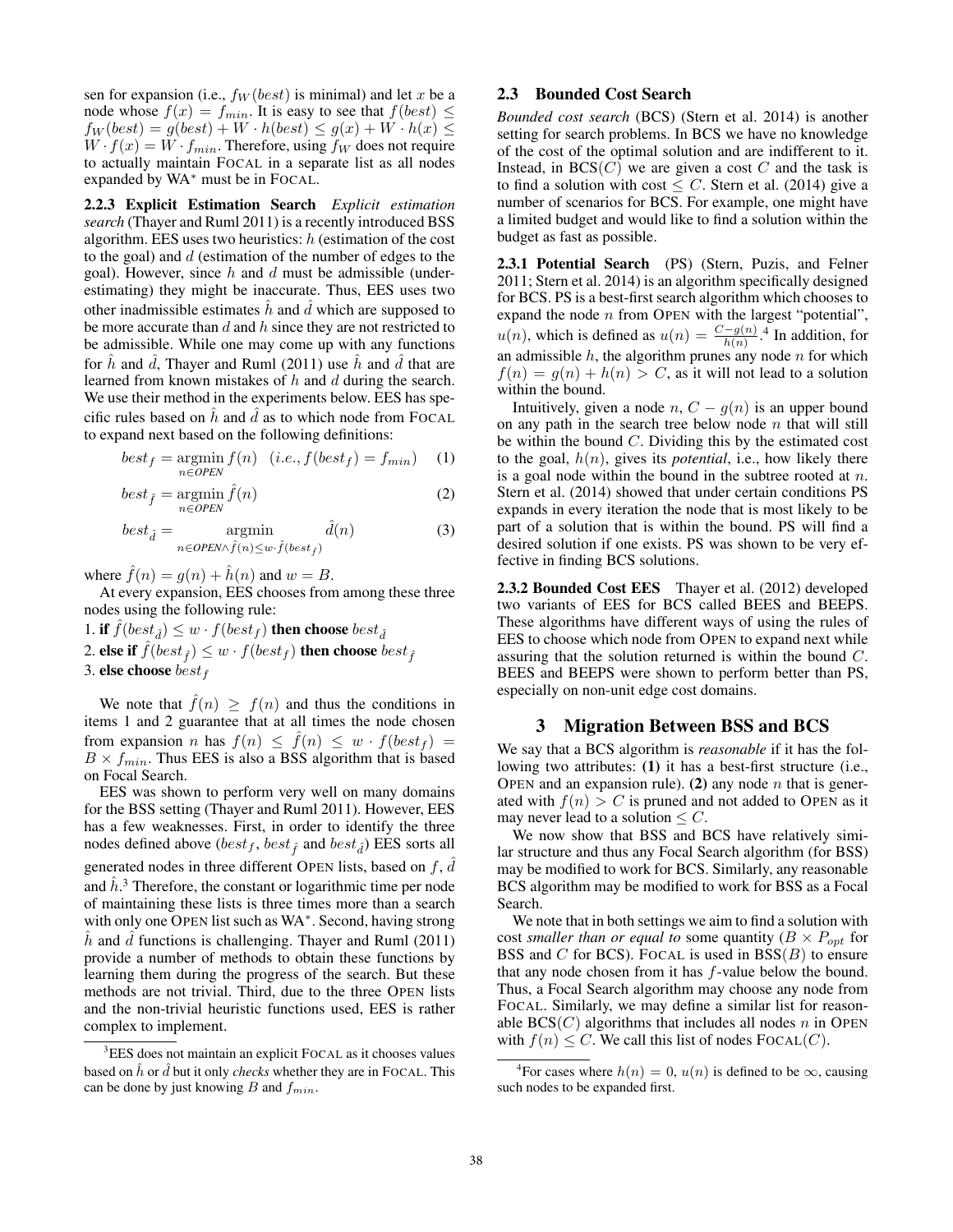Algorithm 2: Focal Search for BCS: main procedure

|                         | 1 focal-search(start state $S$ )             |
|-------------------------|----------------------------------------------|
| $\mathbf{2}$            | FOCAL $\leftarrow \{S\};$                    |
| 3                       | while FOCAL $\neq \emptyset$ do              |
| $\overline{\mathbf{4}}$ | $best \leftarrow$ ChooseNode(FOCAL)          |
| 5                       | Remove best from FOCAL                       |
| 6                       | if best is a goal then return best;          |
|                         | for $n \in neighbors(best)$ do               |
| 8                       | if $f(n) \leq C$ then add <i>n</i> to FOCAL; |
| 9                       | end                                          |
| 10                      | end                                          |
| 11                      |                                              |

Given this definition of  $FOCAL(C)$ , one can migrate any reasonable BCS to a Focal Search BSS algorithm and vice versa. The general framework of maintaining FOCAL is a little different. In FOCAL for BSS, the upper threshold for nodes from OPEN ( $B \times f_{min}$ ) is dynamically changing and depends on the changes of  $f_{min}$ . By contrast the upper threshold  $(C)$  for  $Focal(C)$  remains constant. Nevertheless, the same decision rule (ChooseNode, line 5 of Algorithm 1) of which node to expand from the current FOCAL can migrate between these frameworks.

A general reasonable BCS algorithm which is built this way is shown in Algorithm 2. It has the same structure as Algorithm 1 but the maintenance of FOCAL is different as just defined. The core of these algorithms is the ChooseNode(FOCAL) (line 4 of Algorithm 2) which can migrate between the two frameworks.

The different algorithms are summarized in Table 1. In fact, Thayer et al. (2012) transformed the concept of EES, originally developed for BSS, to BCS exactly along these lines (the up arrow in the table). In this paper, based on our general understanding we are completing the picture and migrating PS from BCS to BSS.<sup>5</sup>

# 4 Dynamic Potential Search

We now introduce our new algorithm, *Dynamic Potential Search* (DPS). Based on our observation on the transformation of ChooseNode(), we transform PS from BCS to BSS. PS can be implemented using Algorithm 2. DPS is implemented using Algorithm 1 but uses the same ChooseNode() rule as PS.

DPS uses a FOCAL list just as every Focal Search BSS algorithm. That is, DPS maintains:  $FocAL = {n \in$  OPEN  $f(n) \leq B \times f_{min}$ . Similar to PS we now choose the node  $n$  with the highest "potential", but now the potential relates to the likelihood of finding a node below  $n$  with cost  $\leq B \times f_{min}$ . In other words, given the current FOCAL, we use the same ChooseNode() as PS but set  $C = B \times f_{min}$ . Formally, DPS chooses to expand a node  $n$  from FOCAL that maximizes:

$$
ud(n) = \frac{B \times f_{min} - g(n)}{h(n)}
$$

|            | FOCAL                        | EES         | PS         | WA* |
|------------|------------------------------|-------------|------------|-----|
| <b>BCS</b> |                              | <b>BEES</b> | PS         | N/A |
|            |                              |             |            |     |
| <b>BSS</b> | $\leq B \times$<br>$J_{min}$ | $E_{\rm E}$ | <b>DPS</b> | WA* |

Table 1: The different algorithms

#### 4.1 Theoretical Analysis

We now prove that similar to WA∗, DPS does not need to maintain an explicit FOCAL and maintaining OPEN suffices. That is, when we choose a node with the maximal  $ud()$  from<br>OPEN then this node is guaranteed to be inside FOCAL. OPEN then this node is guaranteed to be inside FOCAL.

Let m be the node whose  $f(m) = g(m) + h(m)$  is minimal in OPEN, i.e.,  $f_{min} = f(m)$ . Let *n* be the node whose  $ud(n) = \frac{(B \times f(m)) - g(n)}{h(n)}$  is maximal in OPEN. We want to prove that:

$$
f(n) = g(n) + h(n) \le B \times (g(m) + h(m))
$$
  
We write:<sup>6</sup>  

$$
ud(m) = \frac{\frac{(B \times f(m)) - g(m)}{h(m)}}{\frac{(B-1) \times g(m) + Bh(m)}{h(m)}} = \frac{\frac{(B-1) \times g(m)}{h(m)} + B > B \ge 1}{\frac{(B-1) \times g(m)}{h(m)} + B > B \ge 1}
$$
  
The leftmost fraction in the last line is nonnegative be-

cause all its internal terms are nonnegative.

Now, by definition  $ud(n) \geq ud(m) \geq 1$ .<br>So  $ud(n) = B \times f_{min} - g(n) > 1$  this mass. So,  $ud(n) = \frac{B \times f_{min} - g(n)}{h(n)} \ge 1$  this means that

$$
B \times (g(m) + h(m)) \ge g(n) + h(n)
$$

-

### 4.2 Challenge of Sorting OPEN

The priority function that is used to sort nodes inside an ordinary OPEN list remains fixed throughout the search. This is not the case for DPS because it sorts the entries according to  $ud(n)$  which depends on  $f_{min}$  but  $f_{min}$  changes over time. So, every time  $f_{min}$  changes, we need to reorder OPEN to reflect the new priority of nodes. This may cause a significant overhead as every time this happens it may incur  $O(N)$  operations where  $N$  is the number of nodes in OPEN. We note that all three algorithms discussed in this paper are special cases of Focal Search. However, DPS is unique in the sense that unlike EES and WA∗, DPS has to reorder its OPEN every time  $f_{min}$  is increased.

We overcame this problem of DPS through the following mechanism (Burns et al. 2012). We note that each pair of values  $(g, h)$  is associated with the same ud-value. Therefore we implemented OPEN as a priority queue which maintains buckets of  $(g, h)$  pairs. Each bucket maintains a linked list of nodes. Therefore, every time  $f_{min}$  changes, we only need to reorder the relative position of the buckets while the list of nodes inside each bucket remains untouched. For unitedge cost domains, let  $D$  be the diameter of the search space.

<sup>&</sup>lt;sup>5</sup>We note that while PS and EES can directly migrate from BCS to BSS and vice versa, WA<sup>∗</sup> does not directly migrate to BCS because WA<sup>∗</sup> does not directly define FOCAL in its pseudo code.

<sup>&</sup>lt;sup>6</sup>If  $h(m) = 0$  then  $ud(m) = \infty$ . Thus,  $ud(m) > 1$  as we want to prove now.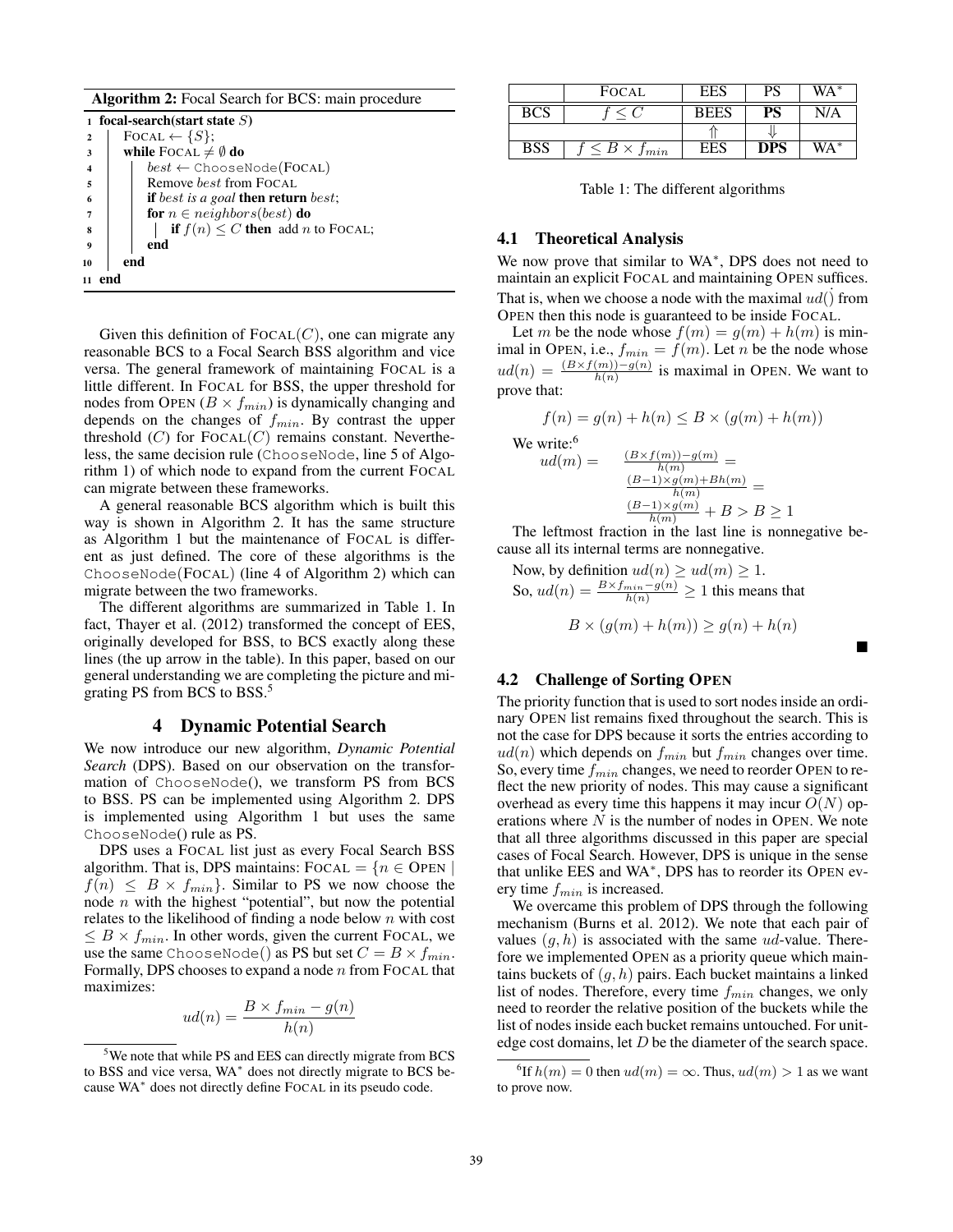| Domain                          | depth | ho  | Inc | Max-B | Max-nodes | Exp     |
|---------------------------------|-------|-----|-----|-------|-----------|---------|
| 15 puzzle                       | 51    | 36  | 10  | 47    | 1,869,786 | 846,320 |
| Dock robot                      | 25    | 33  | 149 | 999   | 21.299    | 78.363  |
| Vacuum                          | 845   | 555 | 245 | 999   | 26.265    | 530,087 |
| P <sub>40</sub> G <sub>AP</sub> | 39    | 36  | 0   | O     |           | 885     |
| <b>P40 GAP-2</b>                | 40    | 33  |     | 70    | 1,697,563 | 9.693   |

Table 2: The  $(g, h)$ -pair data structure effectiveness

The number of different  $(q, h)$  pairs is at most  $D<sup>2</sup>$ . Let T be the number of times during the search that  $f_{min}$  is changed. The overhead of keeping OPEN sorted at all times is therefore  $O(T \times D^2)$ . If the number of states in the domain is exponential in  $D$  then this is an exponential reduction.

Table 2 shows data from our experiments (details below) that impact the performance of the bucket-based OPEN. Each row corresponds to one of our benchmark domains and all the numbers are for  $B = 1.1$ . The *depth* column gives the depth in the search tree of the solution that was found. The  $h_0$  column reports the *h*-value of the start state. The *Inc* column gives the number of times during the execution of DPS that  $f_{min}$  has increased. As can be seen, there is a strong correlation between these three measures. Vacuum is at the extreme case, with 245 increases of  $f_{min}$ . The next columns, *Max-B* and *Max-nodes* report the maximal numbers of buckets that existed at any given point where  $f_{min}$  increased and the maximal number of nodes at those times, respectively. In most cases, the ratio between these two measures shows a substantial reduction of up to 4 orders of magnitude. Relative to the number of expanded nodes, shown in the last column, the overhead of sorting the buckets is negligible.

#### 5 Experimental Domains

We evaluated experimentally the performance of DPS on four search domains. We describe them next.

The 15 Puzzle The *15-puzzle* is a well-known benchmark. As a heuristic, we used the classical Manhattan Distance (MD). To provide more comprehensive experimental evaluation, we also experimented on two non-unit edge costs variants of this domain: the *heavy 15-puzzle*, in which moving tile #<sup>X</sup> costs <sup>X</sup>, and the *inverse 15-puzzle*, in which moving tile  $#X$  costs  $1/X$ . The MD heuristic can be easily modified for these variants (Thayer and Ruml 2011).

**The Pancake Puzzle** The  $K$ -pancake puzzle is another standard benchmark domain. The task is to sort a vector of numbers  $V[K]$  where there are  $K - 1$  operators, where operator *i* reverses a prefix of size  $i + 1$ . As a heuristic, we used the GAP heuristic (Helmert 2010) which adds 1 for every two adjacent numbers that are not consecutive (hence a gap). We created a *heavy* variant of this puzzle where the cost of the operator that flips a prefix  $(V[1] \dots V[i+1])$  is the maximum among the two elements on the extreme sides of the prefix, i.e.,  $\max(V[1], V[i+1])$ .<sup>7</sup> As an admissible

heuristic, we generalized the GAP heuristic to what we refer to as HGAP. For each gap between elements  $x$  and  $y$ , in HGAP we add  $min(x, y)$  to the heuristic instead of just 1 as in ordinary GAP.

The Vacuum Cleaner Domain This domain was introduced by Thayer and Ruml (2011) and is inspired by the first state-space presented in Russell and Norvig's (1995) textbook. A vacuum cleaner is working in a grid  $(200 \times 200)$ with obstacles (35% of the cells) and there are a number of dirt spots. The cleaner should find a a tour that cleans all dirty spots. When carrying dirt, the cleaner becomes heavier and therefore every dirty spot that was cleaned adds 1 to the cost of moving the cleaner. This domain resembles the traveling salesman problem (TSP) and we used a heuristic that is based on the *minimum spanning tree* heuristic. We also used a variant of this domain where the cost of moving does not change after adding dirt, in which case the problem is basically TSP.

The Dock Robot Domain This domain was also introduced by Thayer and Ruml (2011) and is inspired by Ghallab et al. (2004) and by the depots domain from the IPC. A robot is tasked to move containers from one location to another. Similar to the blocksworld domain, containers are stacked on different piles and only the topmost container on a pile may be accessed at any time. Stacking and unstacking a container  $Z$  is done by a crane and costs 0.05 times the height of the related pile that has Z. To move a container between piles, the robot needs to also load it, which costs 0.1, drive to the desired pile, which costs the distance between the piles, and finally the robot unloads the container, again incurring a cost of 0.05. See Thayer and Ruml (2011) for the details of how  $h$  and  $d$  were computed.

# 6 Experimental Results

WA<sup>\*</sup>, DPS and EES are all best-first searches that use OPEN lists. Since our domains are exponential, some of the problem instances could not be solved under our memory limitations. Therefore, we limited the number of nodes that could be generated before the problem is solved to 5 million. If the problem was not solved under this limit, it was marked as failed. The percentage of problems solved before reaching this limit is referred to as the "success rate".

Figure 1 shows the success rate over 100 random instances  $(y$ -axis) for representative domains which include: The regular, heavy and inverse variants of the 15-puzzle, the regular 101-pancake puzzle, the heavy 16-pancake puzzle, and the dock robot domain. The  $x$ -axis gives the desired suboptimality bound  $(B)$ . These results indicate the following trends: (1) DPS outperformed EES in the four leftmost domains (Regular and heavy 15-puzzle, 101-pancake and dock robot). (2) DPS was slightly inferior in one domain (heavy pancake) and (3) DPS is losing completely in another domain (inverse tiles). WA<sup>∗</sup> is losing in all these domains and we focus below on DPS and EES. When we analyzed running times and number of nodes expanded we saw a clear trend that usually, whenever there was a win in the success rate there was a win in the nodes count and running time too.

<sup>&</sup>lt;sup>7</sup>The motivation is that to flip i pancakes you need a spatula that is big enough to hold the larger side of the flipped set of pancakes, or else it will topple. Operating a bigger spatula is more costly.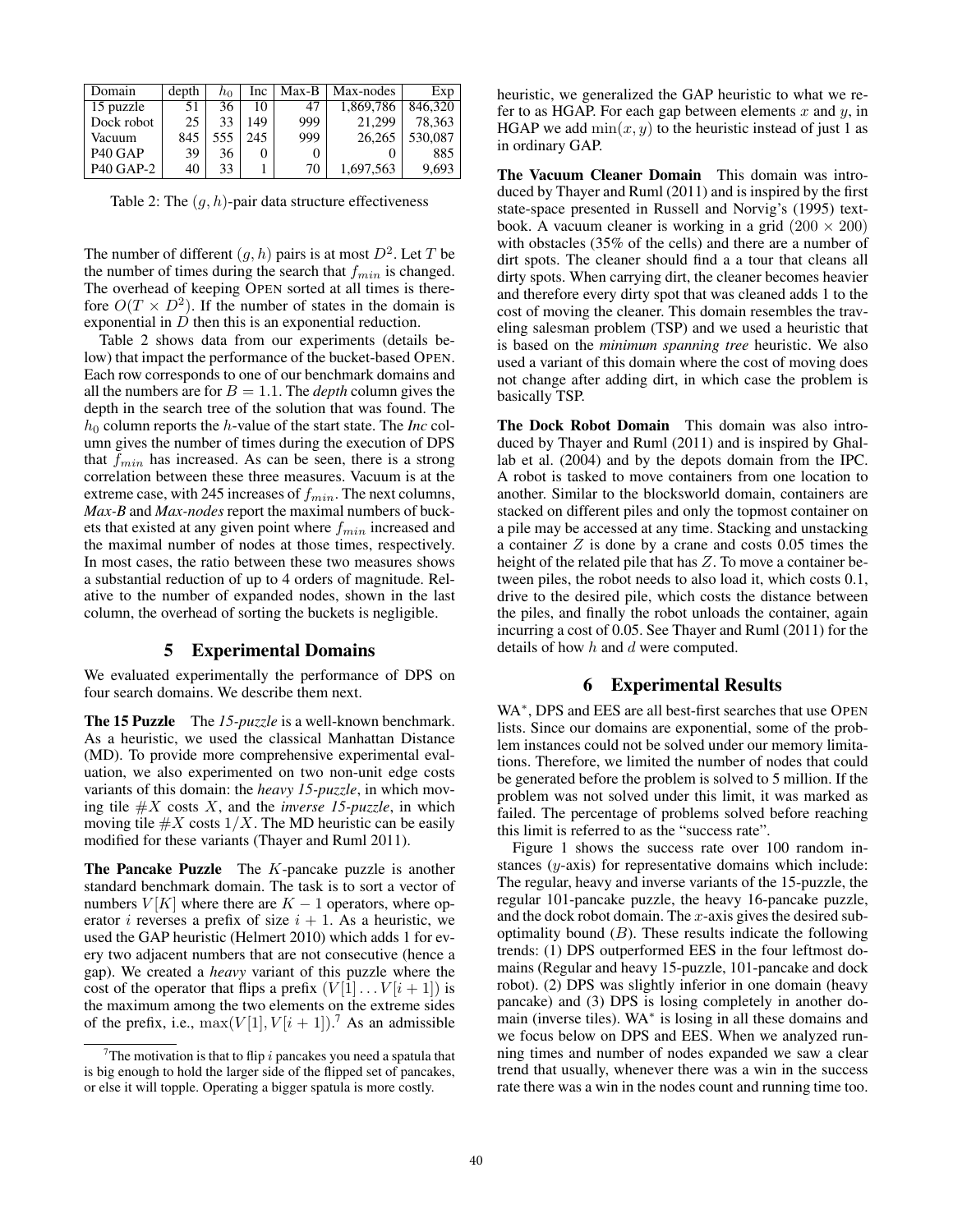

Figure 1: Success rate (y-axis) for values of B (x-axis) for 6 domains. Vacuum cleaner had 100% success rate and is omitted.

|             |            |        | Nodes expanded |            |                   | CPU Time in ms |            |  |  |  |
|-------------|------------|--------|----------------|------------|-------------------|----------------|------------|--|--|--|
| В           | #Ins       | $WA^*$ | <b>EES</b>     | <b>DPS</b> | $W\overline{A^*}$ | EES            | <b>DPS</b> |  |  |  |
| 101-pancake |            |        |                |            |                   |                |            |  |  |  |
| 1.11        | 68         | 27,612 | 26,688         | 912        | 20,027            | 24,054         | 695        |  |  |  |
| 1.14        | 89         | 11,078 | 13,062         | 332        | 8,383             | 11,336         | 230        |  |  |  |
| 1.25        | 100        | 1,399  | 626            | 169        | 952               | 494            | 110        |  |  |  |
| 1.50        | 100        | 181    | 147            | 148        | 115               | 100            | 98         |  |  |  |
|             | Dock robot |        |                |            |                   |                |            |  |  |  |
| 1.10        | 89         | 73,753 | 88,027         | 56,856     | 4,114             | 5,282          | 2,558      |  |  |  |
| 1.50        | 92         | 47,460 | 52,805         | 23,189     | 2,110             | 2,867          | 824        |  |  |  |
| 3.00        | 99         | 28,176 | 47,550         | 16,451     | 1,032             | 2,842          | 543        |  |  |  |

Table 3: 101 Pancakes (top). Dock Robot (Bottom).

We show representative results for some of our domains below. The constant time per node was slightly larger for EES as can be seen in our CPU times reported below.

Our aim in the remainder of this paper is to analyze the results of Figure 1 and better understand when each algorithm performs better. For this we provide a number of general rules on when we expect one of the algorithms to be better than the others.

#### **6.1** The Strength of d and h

Rule 1: One of the main strengths of EES is that it uses both  $d$  and  $h$  and intelligently combines them together. But, in cases where  $d = h$  such as unit-cost domains or when d and h are very close to each other EES loses its strength. Naturally, the weakness of EES relatively strengthens DPS when they compete.

To illustrate Rule 1, consider the results of the 101-

pancake puzzle in Figure 1(d). Note that the largest reported optimal solver for this domain was for the 85-pancake puzzle (Lippi, Ernandes, and Felner 2016). DPS solved all instances of the 101-pancake even for  $B = 1.11$  while EES could only solve 75% of the instances for  $B = 1.11$ . Table 3 (top) shows the average number nodes expanded and CPU time for the instances solved by all algorithms (The  $#Ins$  column shows the number of such instances). Again, the huge benefit of DPS is observed; it outperformed EES by a factor of 27. The poor performance of EES compared to DPS on the 101-pancakes, as well as in the 15-puzzle (Figure 1a) is expected, as these domains have unit edge costs and thus  $d = h$  and EES loses much of its strength as explained by Rule 1.

A less intuitive result is that DPS outperforms EES in the non-unit edge cost dock robot domain (Figure 1e). Nodes expanded and CPU time are reported in Table 3 (bottom) and indicate an advantage of up to a factor of 3 for DPS over EES. A possible explanation is that in this domain the differences between action costs is not very large, and thus the difference between  $d$  and  $h$  is not large too. We discuss in Section 6.4 how this is related to the performance of DPS.

The results for the heavy tiles are mixed (Figure 1b). For  $B \leq 2$  DPS is better but for  $B > 2$  the problem is relatively easy and both DPS and EES had a success rate of 100%. However, EES was able to do so while expanding many fewer nodes. For example, for  $B = 2, 3$ , and 15, DPS expanded 1.7, 4.3, and 26 times more nodes than EES, respectively. This behavior – EES being faster for large values of  $B$  – can be explained as follows. For large  $B$  values almost all nodes will lead to a sufficient solution, and the only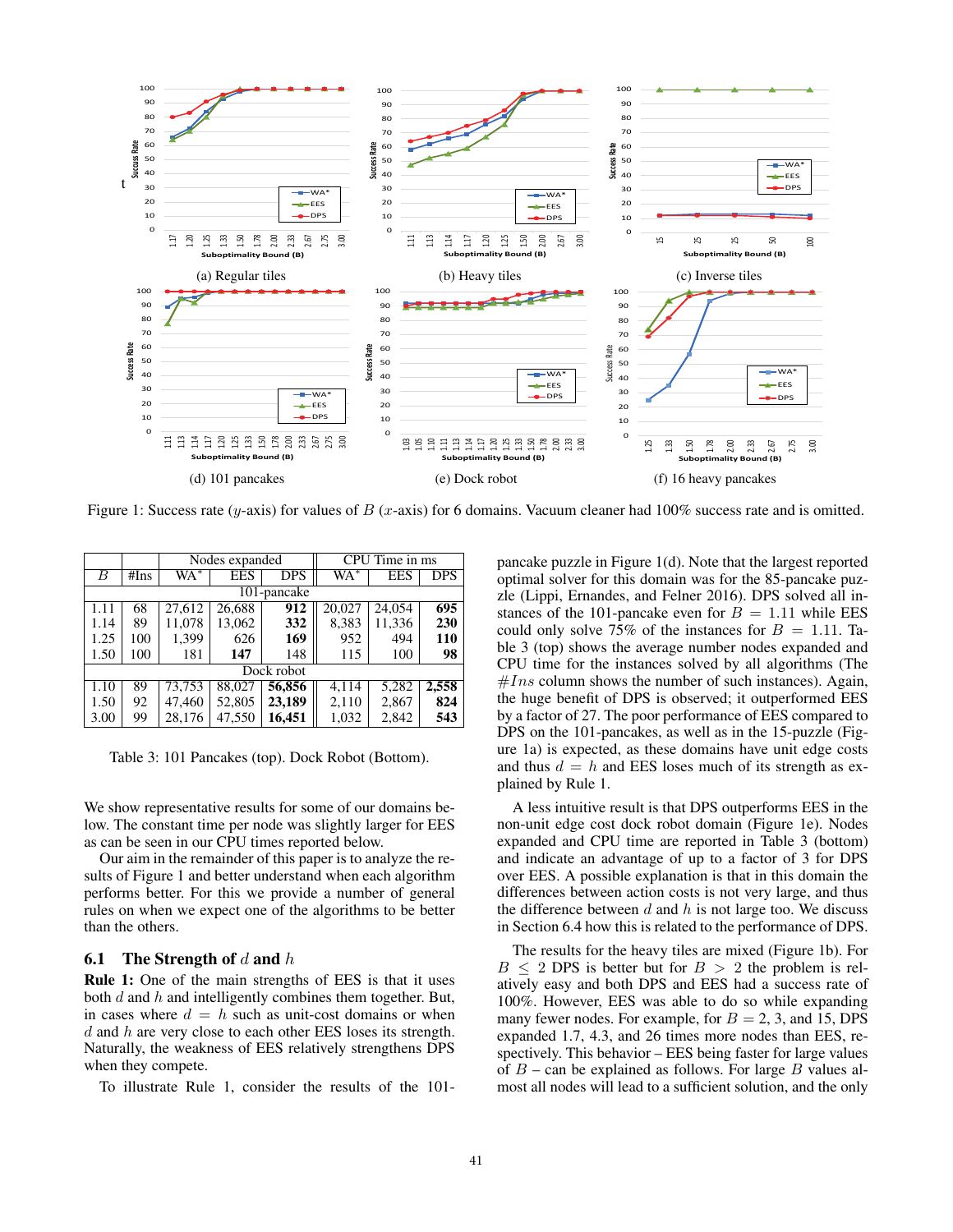|                  |           |                                  |            | regular    |       |            |            | heavy                            |            |            |        |            |            |
|------------------|-----------|----------------------------------|------------|------------|-------|------------|------------|----------------------------------|------------|------------|--------|------------|------------|
|                  |           | CPU Time in ms<br>Nodes expanded |            |            |       |            |            | CPU Time in ms<br>Nodes expanded |            |            |        |            |            |
| $\boldsymbol{B}$ | <b>SR</b> | WA*                              | <b>EES</b> | <b>DPS</b> | WA*   | <b>EES</b> | <b>DPS</b> | WA*                              | <b>EES</b> | <b>DPS</b> | WA*    | <b>EES</b> | <b>DPS</b> |
| 1.11             | 100       | 610.229                          | 481.760    | 489,647    | 3,935 | 3,529      | 3,118      | 2,440,032                        | 2,120,931  | 2,253,327  | 22,904 | 22,043     | 22,827     |
| 1.14             | 100       | 505,922                          | 363,889    | 388,107    | 3,400 | 2,757      | 2,616      | 2,109,272                        | 1,711,585  | 1,916,903  | 18,431 | 18,206     | 18,318     |
| 1.17             | 100       | 439,055                          | 300.359    | 328,699    | 2.991 | 2.211      | 2.106      | ,889,898                         | .448.847   | 1,700,742  | 16.444 | 14.182     | 16.079     |
| 1.25             | 100       | 272,375                          | 159.027    | 197,225    |       | 1.143      | .251       | ,294,335                         | 820,477    | 1,131,472  | 10.714 | 7,408      | 10,603     |
| 1.50             | 100       | 77.162                           | 41.025     | 62,200     | 445   | 270        | 366        | 464.565                          | 248,497    | 400.121    | 3.703  | 2.067      | 3,545      |
| 2.00             | 100       | 30,584                           | 14,492     | 25,552     | 176   | 102        | 165        | 185,202                          | 97,591     | 169.742    | 1,370  | 741        | 1,380      |
| 2.33             | 100       | 22.468                           | 10.310     | 20.434     | 117   | 59         | 118        | 145.459                          | 55,383     | 138,602    | 1.056  | 412        | 1,136      |
| 3.00             | 100       | 21,000                           | 8,137      | 18.714     | 15    | 51         | 132        | 148,189                          | 18,933     | 144.171    | 1.213  | 131        | 1,169      |

Table 4: Average nodes expanded and runtime for the regular and heavy vacuum with 10 dirty spots

|       |     |          |              |     | Success rate diff (DPS-EES) | Expansion ratio (EES/DPS) |      |       |      |       |
|-------|-----|----------|--------------|-----|-----------------------------|---------------------------|------|-------|------|-------|
| Bound | 0.0 | 0.5      | 1.0          | 1.5 | 2.0                         | 0.0                       | 0.5  | 1.0   |      | 2.0   |
| 1.10  |     |          | 43           |     | -                           | 3.2                       | 14.1 | 26.4  |      |       |
| 1.17  |     | $\theta$ | <sub>t</sub> | 57  | 93                          | 5.6                       | 10.5 | 135.8 | 81.8 | 59.4  |
| 1.20  |     |          |              | 37  | 83                          | 3.1                       | 7.6  | 49.6  | 79.5 | 180.2 |
| 1.33  |     |          |              |     | 21                          | 1.0                       | 1.4  | 9.1   | 43.4 | 80.5  |
| 1.50  |     | $\theta$ | $\theta$     | 0   |                             | 1.0                       | 1.0  |       | 4.6  | 11.0  |
| 2.00  |     |          |              |     |                             | 1.0                       | 1.0  | l.O   |      |       |

Table 5: Results for 40-pancake with the GAP-X heuristic

challenge is to find any solution as fast as possible. Thus, EES will converge to Speedy search (Wilt and Ruml 2014) (using  $d$  only) while DPS will converge to GBFS as  $h$  will be a dominating factor in the ud formula ( $B \times f_{min} - g$ remains constant). In the heavy 15-puzzle it is clear that Speedy search would be much faster as there is no value in considering  $h$  when searching for any solution.

The results for the heavy 16-pancake (Figure 1f), and especially for the inverse 15-puzzle (Figure 1c) are much clearer. In these non-unit edge cost domains, DPS is significantly inferior to EES. These are domains where  $d$  is very different from  $h$  and thus EES is especially strong.

#### 6.2 The Impact of a Weaker Heuristic

Rule 2: DPS is robust across heuristics but EES suffers when weakening the heuristic.

To show this we performed additional experiments on the pancake puzzle. We chose this puzzle as it has an extremely accurate heuristic – GAP (Helmert 2010), and recent work showed a simple way to derive less accurate heuristics from GAP for scientific purposes, called the GAP-X family of heuristics (Holte et al. 2016). In GAP-X, we do not count the gaps involving any of the X smallest elements. For example, GAP-2 does not count the gaps involving elements 1 or 2. We further fine tuned the GAP-X family to also include "half gaps" as follows. In GAP-X we do not count gaps of any element  $\leq X$  either from its left or its right. We define  $GAP - X.5$  to include all gaps up to element  $X - 1$  but only the GAP to the left of element  $X$ . For example, assume the 5-pancake puzzle where the elements appear in the following vector [3, 1, 5, 2, 4]. There are four gaps which occur on both sides of elements 1 and 2, and one to the right of 4. Therefore the GAP heuristic will return 5. GAP-1, will only accumulate the gaps that do not involve element 1 and return 3. Finally, GAP-1.5 will not count the gaps that involve element 1 and those that involve element 2 from its left. It will return 2 (i.e., only the gap  $(2, 4)$  and the gap to the right of 4 will be counted.)

Table 5 shows results for the 40-pancake puzzle with GAP, GAP-0.5 ... GAP-2. The rows correspond to different values of B and columns correspond to the different values of  $X$ . In this domain, DPS always had a success rate of 100%, while for some of values of  $X$  EES had a much lower success rate. The columns under "Success rate diff (DPS-EES)" show the success rate of DPS minus the success rate of EES. The columns under "Expansion ratio (EES/DPS)" show the average number of nodes expanded by EES divided by the average number of nodes expanded by DPS for the instances solved by both DPS, EES, and WA∗. For both "success rate diff" and "expansion ratio", higher numbers mean a bigger advantage to DPS over EES.

These results confirm Rule 2. When weakening GAP, EES solves fewer instances and expands more nodes than DPS. For example, using GAP, EES solves all instances for  $B =$ 1.20 but with GAP-1.5 and GAP-2, EES solves 37% and 83% less instances than DPS, respectively. Similarly, with GAP, EES and DPS expand about the same number of nodes, but with GAP-1.5 EES expand 79 times more nodes than DPS. With GAP-2 the expansion ratio is 180.

# **6.3** The Accuracy of  $\hat{h}$

**Rule 3:** EES is very strong when  $\hat{h}$  is relatively accurate.

DPS may be weaker than EES even in unit edge cost domains. Table 4 shows the average number of nodes expanded and CPU time required to solve problem instances for the unit-edge cost Vaccum domain, where dirt does not weigh (left) and for the non-uniform edge cost variant, where picking up dirt makes the cleaner heavier (right). These results show that EES and DPS perform similarly on smaller values of  $B$ , but for larger values of  $B$  EES is better than DPS, even in the unit edge cost variant.

This is explained as follows. A key part of EES are  $\hat{h}$  and a which are realided uning the search, and are expected to become more accurate as the search progresses. Thayer and  $\hat{d}$  which are learned during the search, and are expected to Ruml (2011) suggested to compute the learned heuristics of a node n by considering the heuristic errors observed *along the path from the start to* n.(This is called the path-based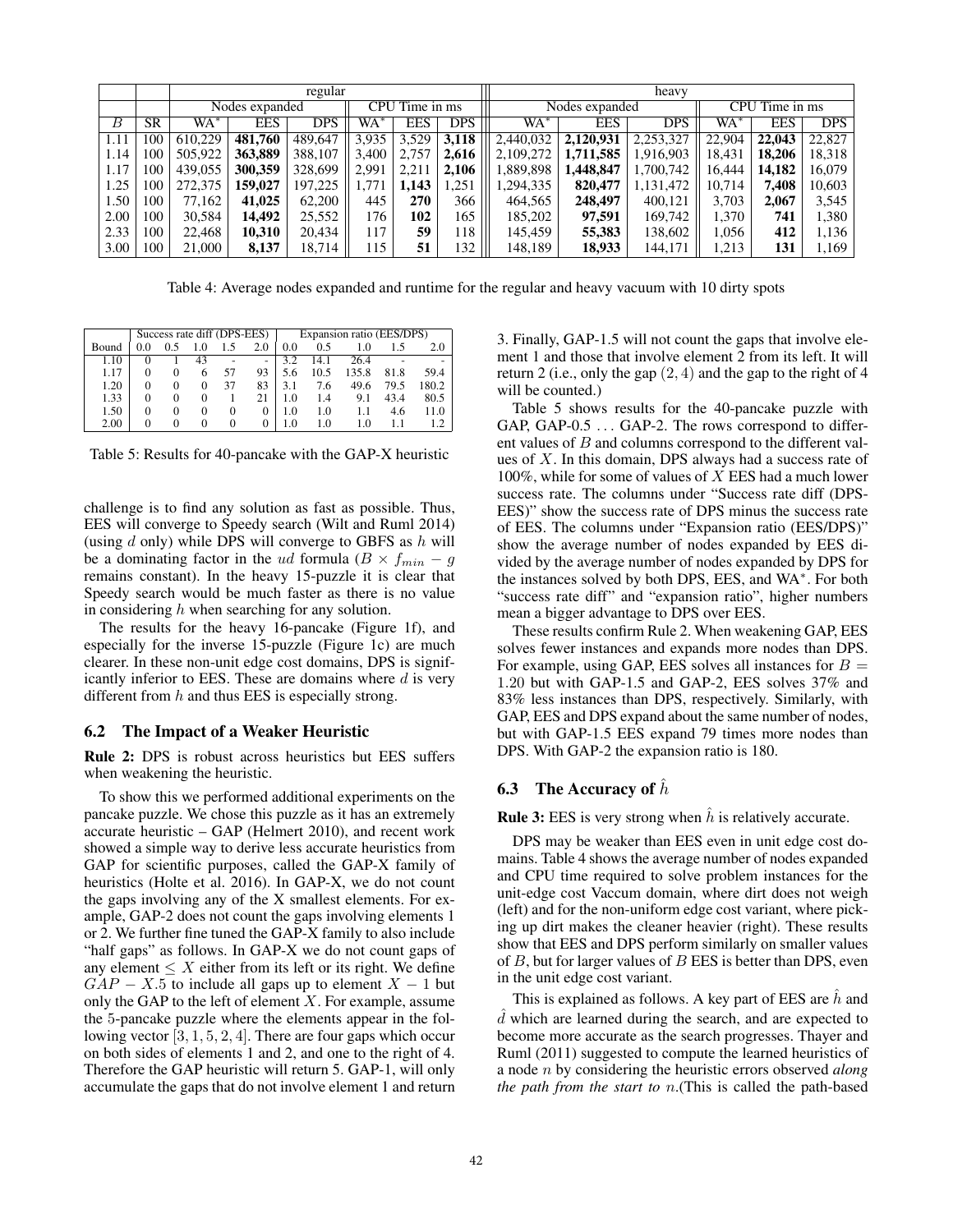

Figure 2: The  $h^*$ -values (x-axis) plotted against the h-values (y-axis) of states of 6 domains (Right plot taken from Thayer et al. (2012)).



Figure 3: Varying the dirt for the vacuum cleaner

error correction method (Thayer and Ruml 2011)). We follow their method. Thus, in domains where the solution is relatively shallow,  $\hat{h}$  will be uninformed, basing its learning on a small sample. In the vacuum world, solution depths are significantly larger than in all other domains, averaging over 800 steps (compared to 52 in the 15-puzzle). Moreover, the heuristic error in the vacuum world is expected to be similar throughout the search, as the obstacles in this domain are uniformly distributed. Thus, it is reasonable to learn it and obtain accurate  $\hat{h}$ . This makes EES strong here despite the fact that this is a unit-cost domain.

To demonstrate that long paths strengthen  $h$  and EES, we varied the number of dirty locations that the cleaner needs to pick up. Less dirt means shallower solution depth. Consequently, we expect EES to perform worse as we decrease the amount of dirt. The results are shown in Figure 3. The  $x$ axis corresponds to  $B$  and the y-axis gives the average ratio of nodes expanded by EES divided by the average number of those expanded by DPS (lower values correspond to better performance of EES). Different curves shows results for different amount of dirt. The results support our hypothesis: indeed, more dirt is better for EES. With low B values, both algorithm converge to A\* and their results are similar.

#### 6.4 Heuristic Error Models

#### Rule 4: *linear relative* h-to-h<sup>∗</sup> ratio strengthens DPS.

A question that remains not fully answered is: why does DPS perform well on dock robot, although it is a non-unit edge cost domain? We argued that EES is expected to be strong for problems with longer solutions. In our experiments, the average solution depth for a dock robot problem

was 25 (see Table 2). This explains why EES was not very effective in this domain.

However, there is an additional reason. The motivation for using DPS is that it expands in every iteration the node that is most likely (higher potential) to be within the bound. However, this is true for domains and heuristic that exhibit the *linear relative heuristic error model* (Stern et al. 2014). Informally, this means that the error of the heuristic can be modeled as a random variable multiplied by the heuristic value. This error model will strengthen DPS but will weaken EES, as we expect nodes with large  $h$ -values to have a wider variance of  $h^*$  values and learning  $\hat{h}$  is more problematic.

To examine which of the evaluated domains exhibits this heuristic error model, we plotted the heuristic value  $h$ against the optimal solution  $h^*$  for a large number of nodes. Figure 2 shows the resulting plot. The results match nicely with the observed performance of the algorithms. The regular (not heavy) pancake puzzle and the 15-puzzle exhibit a clear linear-relative  $h$ -to- $h^*$  relation. The dock robot (even though it is a non-unit edge cost domain) still exhibits this relation: the  $h<sup>*</sup>$  values become more distributed as the value of h gets larger. This explains why DPS works well in this domain. Both vacuum and heavy pancake do not show this h to  $h^*$  behavior. In both domains (more emphasized in the heavy pancake), the range of  $h$ -to- $h^*$  values is more constant than linearly dependent on  $h$ . Thus, the estimates of DPS of which node is more likely to be below the bound is less accurate, and this weakens DPS. Indeed, even in the unit-edge cost variant of Vacuum DPS was outperformed by EES, and in the heavy pancake EES was the clear winner. Finally, it is easy to see that the inverse 15-puzzle, certainly the  $h$ -toh<sup>∗</sup> is not linear. This correlates perfectly with DPS's poor performance in this domain.

Summary We provided a number of general rules. It is very hard to predict the net effect of these rules for a given domain. Nevertheless, based on our study we can summarize them as follows. DPS is stronger than EES when there is a linear h-to-h<sup>\*</sup> relation and when  $d \approx h$ . EES is stronger than DPS when d and h are different and when  $\hat{h}$  is expected to be accurate, e.g., in domains with large solution depth. In addition, DPS is easier to implement as it only needs a single OPEN list while EES stores three open lists and needs to learn  $\tilde{d}$  and  $\tilde{h}$ .